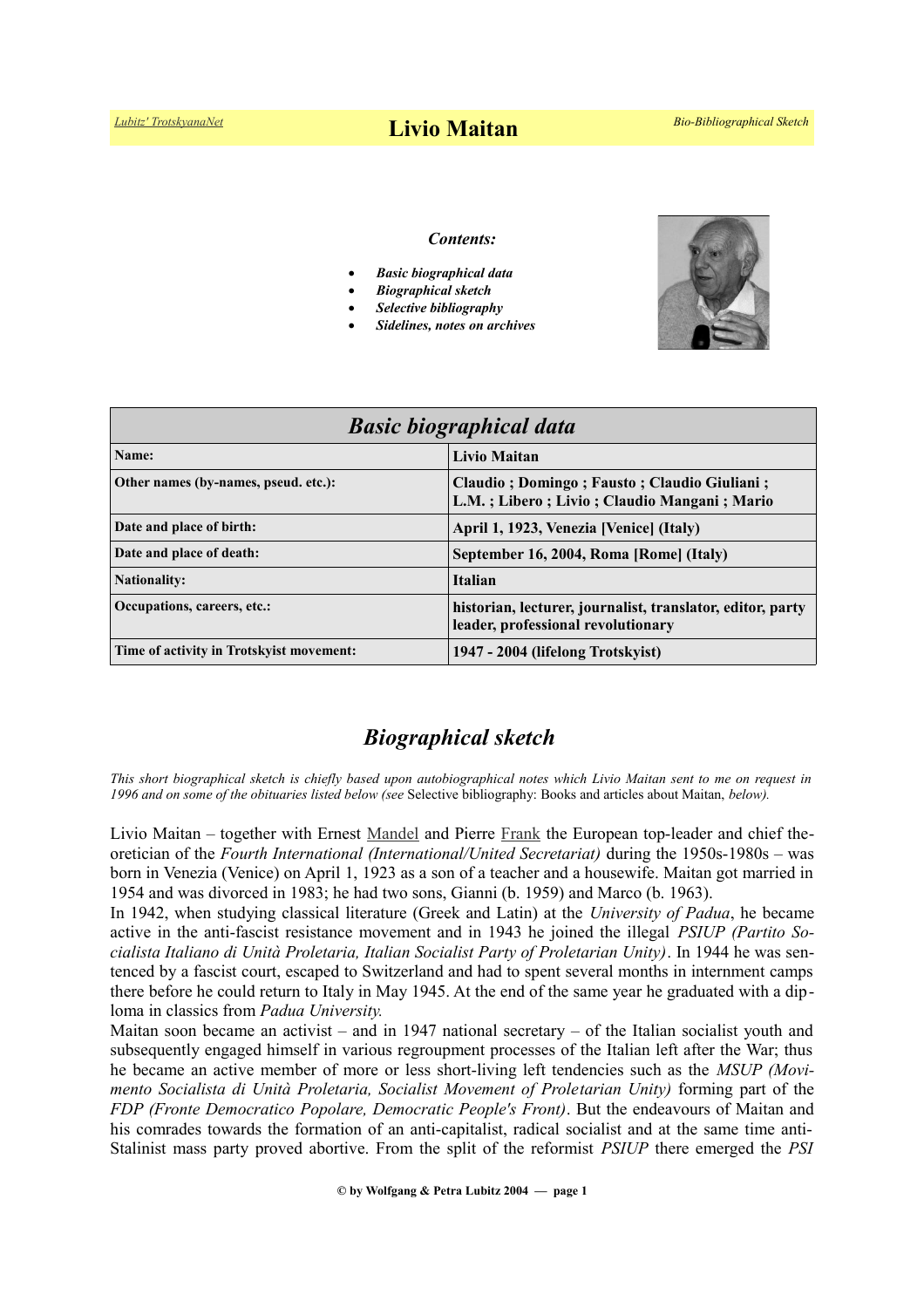*(Partito Socialista d'Italia)*, led by Pietro Nenni, and the *PSLI (Partito Socialista dei Lavoratori Italiani, Italian Socialist Workers' Party),* led by Giuseppe Saragat. Both parties (or, their leaders, respectively) during the following decades again and again became junior partners in dozens of governments dominated by the populist *Democrazia Cristiana (Christan Democrats),* while most of those opposing the politics of the *PSI* and *PSLI* leadership sooner or later were absorbed by the strong communist party of the country.

When still an activist of socialist youth movement, Maitan joined the weak ranks of the Italian Trotskyists (1947) and soon should become one of their main leaders. In 1949 the Italian section of the *Fourth International* was formally re-launched by founding the *GCR (Gruppi Comunisti Rivoluzionari, Revolutionary Communist Groups)*. Maitan from the very beginning to the end was the main inspirer, leader and spokesman of the *GCR,* which in 1980 was renamed *LCR (Lega Comunista Rivoluzionaria, Revolutionary Communist League),* and contributing editor of its theoretical paper, *Ban*dierarossa<sup>1</sup> which appeared, in various series, from 1950 to 2002. During the 1950s and 1960s, under Maitan's leadership the majority of the Italian Trotskyists applied the tactic of *'entryism'* and joined the ranks of the *PCI (Partito Comunista Italiana, Italian Communist Party)* while maintaining certain organizational structures and keeping alive own bulletins and papers.

Livio Maitan who had already participated in the second world congress of the *Fourth International* in 1948 soon became an eminent member of its international leading bodies: from 1948 to the end he was a member of the *International Executive Committee* (renamed *International Committee* in 2003) of the *Fourth International,* and in 1951 he was elected a member of the *International Secretariat* (renamed *United Secretariat* in 1963) of the *Fourth International.* He participated in all world congresses of the *FI* at which he became re-elected to the leading bodies each time; he acted for several decades in the day-to-day leadership and travelled many European, Latin American and Asian countries. A considerable number of reports to the *FI* world congresses, drafts of resolutions, analyses and contributions to the various internal bulletins of the *FI* and its national sections came from Maitan's pen.

When the *FI* split in 1953, he sided together with Michel [Pablo,](https://www.trotskyana.net/Trotskyists/Bio-Bibliographies/bio-bibl_pablo.pdf) Ernest Mandel and Pierre Frank with whom he represented the *International Secretariat of the Fourth International (IS,* or *ISFI)* whereas James P. [Cannon,](https://www.trotskyana.net/Trotskyists/Bio-Bibliographies/bio-bibl_cannon.pdf) Gerry [Healy,](https://www.trotskyana.net/Trotskyists/Bio-Bibliographies/bio-bibl_healy.pdf) Pierre [Lambert](https://en.wikipedia.org/wiki/Pierre_Lambert) and their adherents founded a rival organization, the *International Committee of the Fourth International (IC,* or *ICFI)*. In 1963 both 'Internationals' reunited, launching the *United Secretariat of the Fourth International* (*USec*, or *USFI*) while G. Healy, P. Lambert and J. [Posadas](https://en.wikipedia.org/wiki/J._Posadas) with their followers divorced from the International and M. Pablo lost his leading position and left the International in 1964.

However, some years after the re-unification congress new controversies emerged within the *FI*; during the period from 1969 to 1977, Livio Maitan together with Ernest Mandel and Pierre Frank represented the *International Majority Tendency (IMT),* endorsed by most of the European sections, which had strong differences with the *Leninist-Trotskyist Tendency (LTT)* grouped around the American *SWP (Socialist Workers Party)* whose chief spokesman within the international bodies was Joseph [Hansen.](http://www.trotskyana.net/Trotskyists/Bio-Bibliographies/bio-bibl_hansen_j.pdf) The *IMT* was also designated as the *Mandel-Maitan-Frank ("MMF") leadership* (or faction, respectively).<sup>[2](#page-1-1)</sup>

By his political and organizational activities as well as by his writings and translation work (see be low), Maitan in the 1950s and 1960s helped to keep the ideas of revolutionary socialism alive and thus made a substantial contribution to preserve the heritage of genuine Marxism and Trotskyism against

<span id="page-1-0"></span><sup>1)</sup> For bibliographic details see our *Trotskyist Serials Bibliography*, München [etc.] : Saur, 1993, which is out of print but [available as PDF file](https://www.trotskyana.net/LubitzBibliographies/Serials_Bibliography/serials_bibliography.htm#PDF) within the framework of the *Lubitz*' *TrotskyanaNet* website.

<span id="page-1-1"></span><sup>2)</sup> Maitan who was the main author of the reports and resolutions on the anti-imperialist and anti-colonial struggles in the Third World passed by the *FI'*s world congresses of 1969 and 1974, at that time favoured a rural-based guerilla strategy (or, tactic) with regard to Latin America, a position which was substantially opposed by the U.S. *SWP*-led minority tendency within the *FI*. The members and supporters of that tendency eventually formed the *Leninist-Trotskyist Faction (LTF)* in August 1973 after they had come to the conclusion that the *International Majority Tendency (IMT),* chiefly inspired by Mandel, Maitan and Frank, was functioning as a 'secret faction' carrying its own internal discussion outside the elected leading bodies of the *F.I.* The factional controversies should only come to an end in 1977. Joseph Hansen from the *SWP* was the main spokesman of the *LTF* and author of a book containing all arguments against the Mandel-Maitan-Frank majority: *The Leninist strategy of party building : the debate on guerilla warfare in Latin America. - New York, NY [etc.] : Path finder Pr., 1979. - 608 pp.*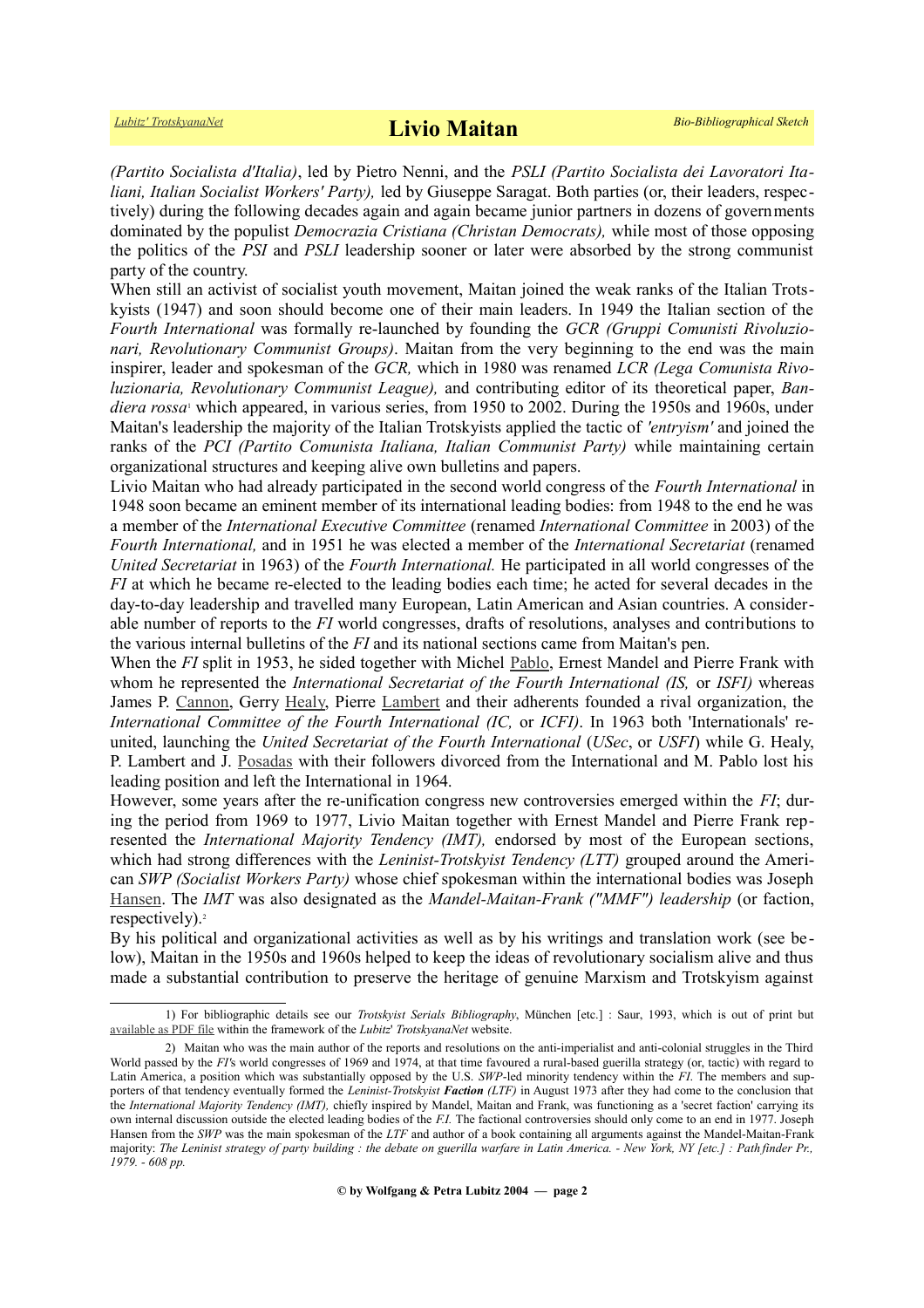all odds. For many years Trotskyists in Italy (as elsewhere) could survive only as very tiny and isolated groups, a situation which only changed from 1968/69 when the wave of student protest and new workers' militancy reached Italy; Maitan was actively involved in the upsurge of the class struggle in Italy and in the formation of an anti-Stalinist as well as anti-reformist alternative left.

In 1989 the Italian Trotskyist *LCR* under the leadership of Maitan dissolved itself, and its militants joined the ranks of the *DP (Democrazia Proletaria, Proletarian Democracy),* where Maitan became a member of the national committee. In the aftermath of the disintegration of the *PCI*<sup>3</sup> *[,](#page-2-0)* the *DP* together with a strong minority of the *ex-PCI* and with a number of smaller leftist groups launched the *PRC (Partito della Rifondazione Comunista, Party of Communist Refoundation)* of which Fausto [Bertinotti](https://en.wikipedia.org/wiki/Fausto_Bertinotti) soon became the leader and chief theoretician. In 1994 Maitan was elected a member of *PRC's* national political committee and was re-elected at every congress of the *PRC*; he was the most prominent spokesman of the party's left wing representing some 20% of the total membership. The Trotskyist adherents of the *Fourth International (United Secretariat)* within the *PRC* continued to call themselves *Sezione Italiana della IV Internazionale (Italian Section of the FI)*.

Besides his political and organizational activities within the Italian and international Trotskyist movement, Livio Maitan was a renowned and outstanding writer, editor and translator. Thus for several decades he contributed innumerable articles to the national and international Trotskyist press (e.g. *Bandiera rossa, Quatrième Internationale, Quarta Internazionale, Intercontinental Press, International Viewpoint*, *Inprecor*), to various internal bulletins and in the late phase of his life to *PRC's* journal *Liberazione*; some of the journals and newsletters to which he regularly contributed were also coedited by him.

Furthermore Maitan became a renowned translator (into Italian) of a considerable number of Trotsky's major works<sup>[4](#page-2-1)</sup> which he equipped with prefaces, introductions and notes, too.

Last not least, Maitan also was author of an impressive number of book-length publications about various subjects, ranging from political biographies to historical balance-sheets and from economic issues to topical political and sociological questions such as the dissolution of the *PCI*, the class relations in Italy or Russia's transition to a capitalist society. His books were published by various renowned publishing houses such as Mondadori, Einaudi, and Samonà e Savelli. One of his last works, *La Strada percorsa (The road taken, published in 2002)<sup>[5](#page-2-2)</sup>* contains a lot of relevant autobiographical material. At the time of his death he was near at finishing a history of the *Fourth International;* this work was post-humously published in Italian in 200[6](#page-2-3), in English in 2019 and in French in 2021<sup>6</sup>.

For many years Maitan lectured at the universities of Rome and Venice. He also functioned as an indefatigable teacher and instructor of several generations of young Trotskyist militants in Italy and abroad.

Despite age and suffering from a heart disease since the 1980s, Maitan remained politically active in the *PRC* and maintained his participation in all leading bodies of the *Fourth International* until his death.

Having devoted almost all his adult life to the cause of Trotskyism, Livio Maitan – the last of those outstanding leaders who had shaped for several decades the policy, strategy and organizational structure of the postwar *Fourth International*[7](#page-2-4) – died of cardiac arrest in Rome on September 16, 2004.

<span id="page-2-0"></span><sup>3)</sup> For many years the PCI had been the strongest CP in Western Europe and the flagship of Euro-communism.

<span id="page-2-1"></span><sup>4</sup>) See our *Selective bibliography* below.

<span id="page-2-2"></span><sup>5)</sup> For details see our *Selective bibliography* below.

<span id="page-2-4"></span><span id="page-2-3"></span><sup>6)</sup> See our *Selective bibliography* below.

<sup>7)</sup> More precisely, one should speak of *mainstream Trotskyism*, considering the fact that there were (and are) several other international currents each claiming for the label of Trotskyism (or, of *Fourth International)*.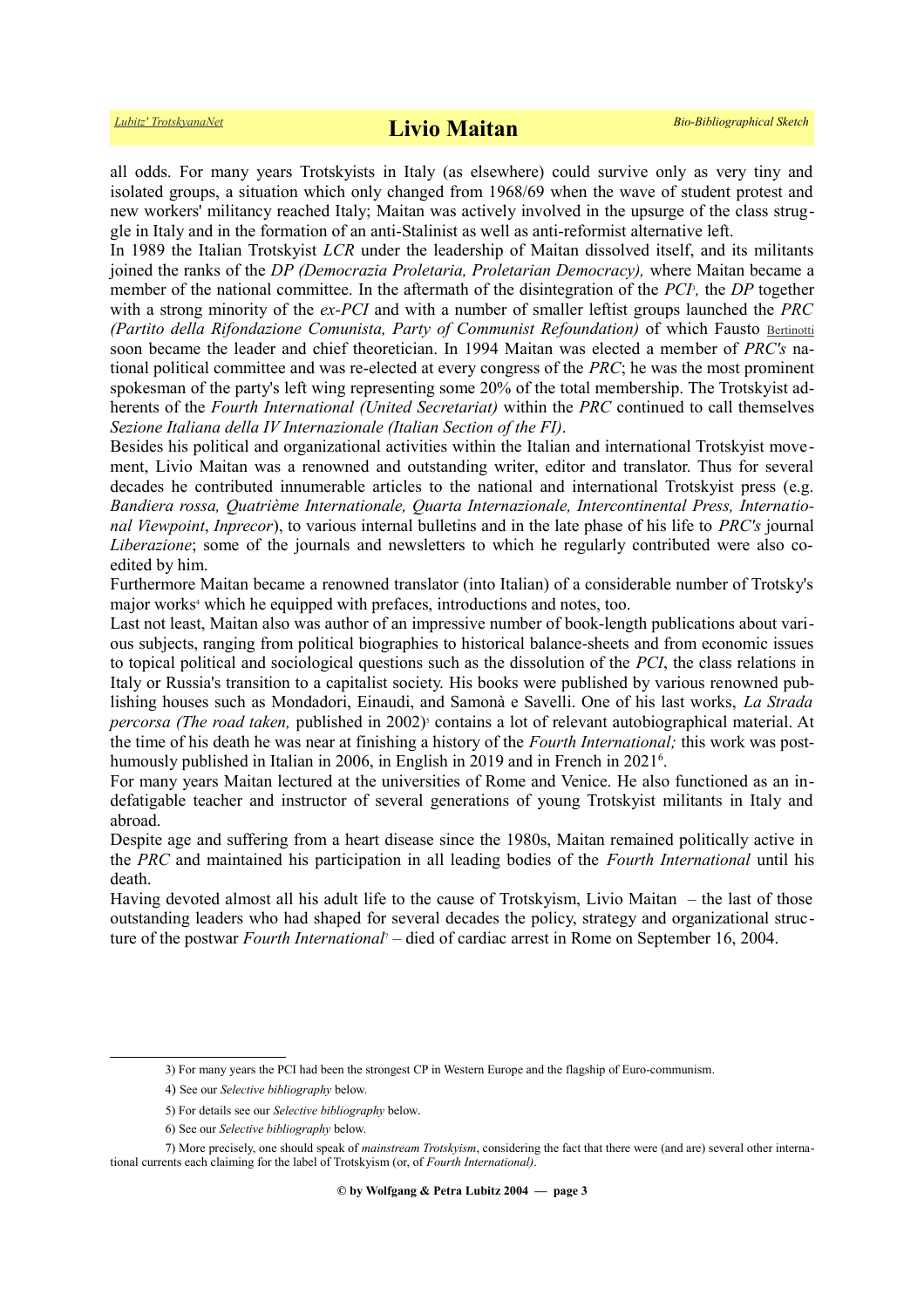## *Selective bibliography* [8](#page-3-0)

#### *Selective bibliography: Books/pamphlets (co-)authored by Maitan*

A propósito de "Revolucion en la revolución". - [S.l.] : Ed. Documentos Latinoamericanos, [1969?]. - 31 pp. Al termine d'una lunga marcia : dal PCI al PDS. - Roma : Erre Emme, 1990. - 124 pp. - (Controcorrente ; 6) Anticapitalismo e comunismo : potenzialità e antinomie di una rifundazione. - Napoli : CUEN, 1992. - 122 pp. Attualità di Gramsci e politica comunista. - Milano : Schwarz, 1955. - 50 pp. - (Collana di storia e cultura ; 2) [& repr. Foligno, 1995] La costruzione del partito rivoluzionario / Livio Maitan, Sirio Di Giuliomaria. - Roma : Nuove Ed. Internazionali, 1967. - 197 pp. Crisi della borghesia e lotta rivoluzionaria del proletariato. - Roma, 1953. - 31 pp. - (Bandiera rossa ; 1953,5,suppl.) Crisi del marxismo versione fine anni '70. - Milano : Nuove Ed. Internazionali, 1980. - 64 pp. - (Qua derno di Critica comunista ; 2) La crisi economica e la risposta dei rivoluzionari. - [Torino?, 1974]. - 78 pp. Cuba : réformisme militaire et lutte armée en Amérique Latine. - [S.l., 1970]. - 30 pp. Dall'URSS alla Russia, 1917-1995 : la transizione rovesciata. - Roma : Datanews, 1996. - 157 pp. Destino di Trockij. - Milano : Rizzoli, 1981. - 220 pp. (Saggi Rizzoli) Il dilemma cinese : analisi critica della Cina postrivoluzionaria (1949-1993). - Roma : Datanews, 1994. - 158 pp. - (Nuvole rosse ; 3) Dinamica delle classi sociali in Italia / con un commento di P. Sylos Labini. - Roma : Savelli, 1975. - 110 pp. - (Saggistica ; 69) Du PCI au PDS : la longue marche du Parti Communiste Italien / [trad. française par Enzo Traverso, rév. par l'auteur]. - Amsterdam : Institut International de Recherche et de Formation, 1991. - 47 pp. - (Cahiers d'étude et de recherche ; 15) El ejercito, el partido y las masas en la revolución china / trad..: Julio Rodríguez Aramberri. - Madrid : Akal, 1978. - 447 pp. - (Materiales ; 4)

L'esplosione rivoluzionaria in Francia : con una documentazione e una cronologia essenziali. - Roma : Samonà e Savelli, 1968. - 99 pp. - (Cultura politica ; 22)

From the PCI to the PDS : the long march of the Italian Communist Party. - Amsterdam : International Institute for Research and Education, 1991. - 47 pp. - (Notebooks for study and research ; 15)

La grande depressione (1929-32) e la recessione degli anni '70. - Roma : Savelli, 1976. - 154 pp. - (Cultura politica ; 161)

Kina efter Mao / Les Evans ; Livio Maitan ; S.S. Wu. Svensk övers.: Bengt Andersson. - Stockholm : Röda Rummet, 1977. - 55 pp.

Il marxismo rivoluzionario di Antonio Gramsci. - Milano : Nuove Ed. Internazionali, 1987. - 96 pp.

I marxisti rivoluzionari e le tesi degli 81 / a cura dei Gruppi Comunisti Rivoluzionari, IV Internazionale. - Roma : TIBA, 1981. - 22 pp. - (Bandiera rossa ; 1961,5,suppl.)

Memoirs of a critical comunist : towards a history of the Fourth Internaional / pref. by Daniel Bensaïd. Transl. by Gregor Benton. Ed. with an introd. by Penelope Duggan. - London : Merlin Pr., 2019. - 456 pp.

Il movimento operaio in una fase critica. - Roma : Samonà e Savelli, 1966. - 269 pp. - (Cultura politica ; 9)

Le parti, l'armée et les masses dans la révolution culturelle chinoise / trad. de l'italien par Anna Libera. - Paris : Maspero, 1971. - XII, 312 pp. - (Livres rouges)

Partito, esercito e masse nella crisi cinese : una interpretazione marxista della rivoluzione culturale. - Roma : Samonà e Savelli, 1969. - 282 pp. - (Biblioteca della sinistra ; 8)

Il partito leninista / Ernest Mandel ; Livio Maitan. - Roma : La Nuova Sinistra, 1972. - 156 pp. - (Quaderni di Bandiera rossa)

Party, army and masses in China : a Marxist interpretation of the cultural revolution and its aftermath / transl. by Gregor Benton [et al.] - London [etc.] : NLB [etc.], 1976. - 373 pp.

PCI 1945-1969 : stalinismo e opportunismo. - Roma : Samonà e Savelli, 1969. - 339 pp. - (Biblioteca della sinis $tra : 5)$ 

<span id="page-3-0"></span><sup>8)</sup> TSB item numbers (e.g. <TSB 0716>) refer to Lubitz' *Trotskyist Serials Bibliography*, München [etc.] : Saur, 1993, which is out of print but [available as PDF file](https://www.trotskyana.net/LubitzBibliographies/Serials_Bibliography/serials_bibliography.htm#PDF) within the framework of the *Lubitz' TrotskyanaNet* website. In TSB you can find detailed descriptions of the respective Trotskyist journals, newsletters, bulletins and the like.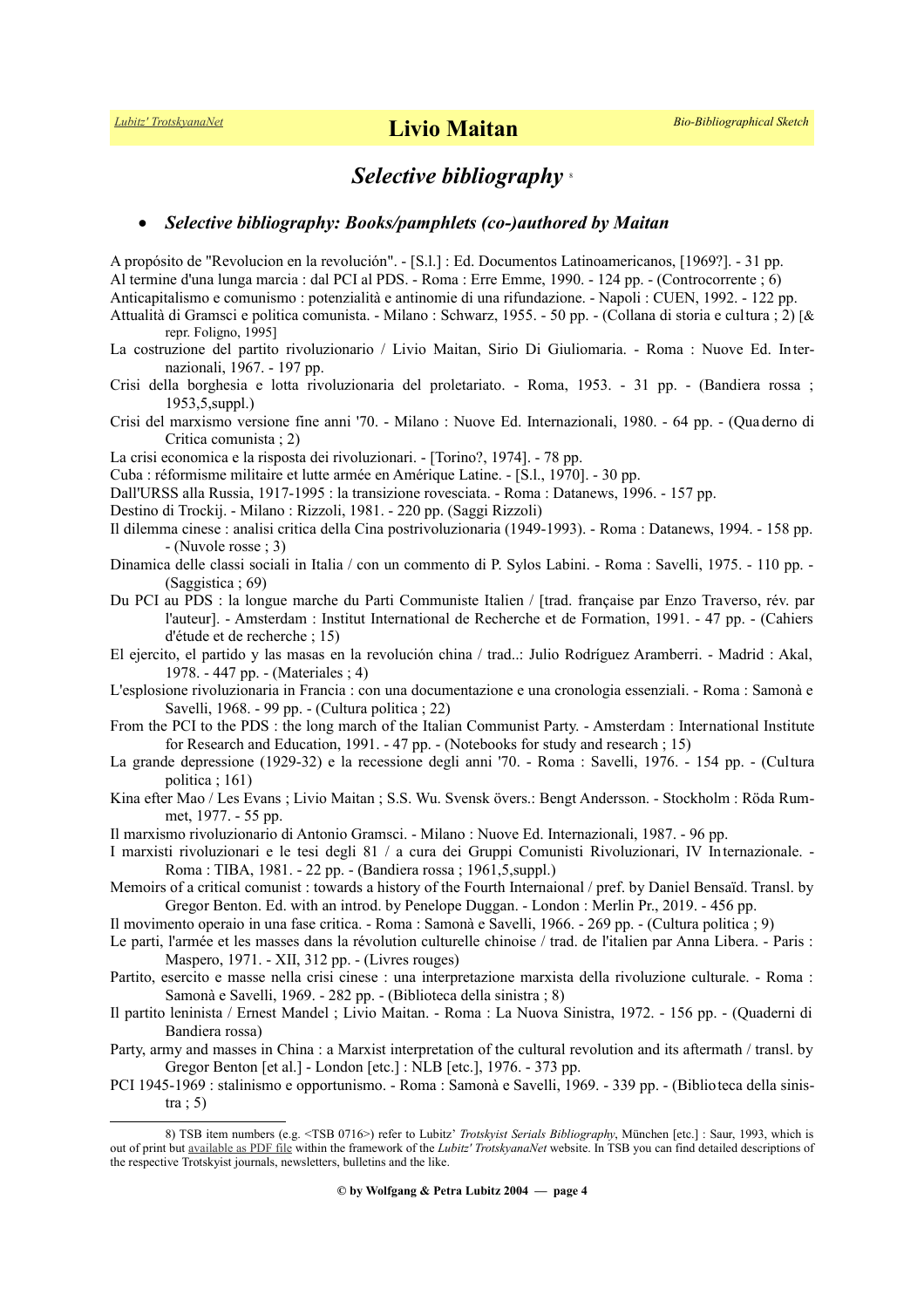Per una storia della IV Internazionale : la testimonianza di un comunista contracorrente / cura red. di Diego Giachetti e Titti Pierini. Pref. di Daniel Bensaïd. - Roma : Ed. Alegre, 2006. - 519 pp. - (Tracce ; 5)

Pour une histoire de la IVe Internationale : le témoignage d'un communiste critique / trad. de l'ital. par Corrado Delfini ... - Paris [etc.] : La Brèche [etc.], [2021]. - 550 pp.

La strada percorsa : dalla resistenza ai nuovi movimenti ; lettura critica e scelte alternative / introd. di Fausto Bertinotti. - Bolsena : Massari, 2002. - 719 pp. - (Storia e memoria ; 14)

Tempeste nell'economia mondiale : dal dopoguerra alle crisi asiatiche. - Roma : Datanews, 1998. - 127 pp. - (Short books)

Teoria e politica comunista del dopoguerra. - Milano : Schwarz, 1959. - 287 pp. - (Collana di storia e cultura ; 16)

Trotsky, oggi. - [Torino] : Einaudi, 1959. - 117 pp.

## *Selective bibliography: Books/pamphlets and journals (co-)edited by Maitan*

L'Algeria e il socialismo / a cura di Livio Maitan. - Roma : Samonà e Savelli, 1963. - XXXVI, 260 pp. - (Cultura politica ; 3)

Bandiera rossa (Roma, later: Milano) [ISSN 1122-519X] <TSB 0080>

La Cina di Tiananmen / a cura di Livio Maitan. Con testi di Ernest Mandel [et al.] - Bolsna : Massari, 1999.- 125 pp. - (Controcorrente ; 33)

Critica comunista (Milano) <TSB 0394>

Dai processi di Mosca alla caduta di Krusciov : analisi sullo stalinismo di Leone Trotskij e del movimento trotskista internazionale / a cura di Livio Maitan. - Roma : Bandiera Rossa, 1965. - 365 pp.

Intercontinental Press (New York, NY) [ISSN 0020-5303 ; ISSN 0162-5594] <TSB 0657>

IV [Quarta] Internazionale : bollettino quindicinale di informazioni (Roma) <TSB 1279>

Quarta Internazionale : rivista teorica (Roma; later: Milano) <TSB 1280>

- Trotsky, Leon: Letteratura, arte, libertà / Lev Trotskij. A cura di Livio Maitan e Tristan Sauvage. Trad. e note di Livio Maitan. - Milano : Schwarz, 1958. - XI, 193 pp. - (Collana di storia e cultura ; 13)
- Trotsky, Leon: Per conoscere Trotskij / a cura di Livio Maitan. Milano : Mondadori, 1972. 419 pp. (Gli Oscar ;  $L$  65)

Trotsky, Leon: Problemi della rivoluzione in Europa : i primi anni dell'Internazionale Comunista / Lev Trotskij. A cura di Livio Maitan. - Milano : Mondadori, 1979. - 400 pp. - (Gli Oscar saggi ; 39)

Trotsky, Leon: Scritti 1929-1936 / Lev Trotskij. A cura di Livio Maitan. - Torino : Einaudi, 1962. - XXI, 505 pp. - (Saggi, 298) [& later ed., publ. by Mondadori, Milano]

World Outlook = Perspective mondiale (Paris ; later: New York, NY) <TSB 1886>

## *Selective bibliography: Books/pamphlets translated by Maitan*

Kuron, Jacek: Il marxismo all'apposizione / Jacek Kuron e Karol Modzelewski. Trad.: L. Maitan. - Roma : Samonà e Savelli, 1967. - 151 pp. [2. ed. 1969 with title: Il marxismo polacco all'opposizione]

Mandel, Ernest: Introduzione al marxismo : dalla diseguaglianza sociale alla società senza classi / Ernest Man del. Trad. di Livio Maitan. - Roma : Savelli, 1975. - 100 pp. - (Cultura politica ; 155)

Mandel, Ernest: Neocapitalismo e crisi del dollaro / Ernest Mandel. Trad. di M. Novella Pierini e Livio Maitan. - Roma [etc.] : Laterza, 1973. - V, 236 pp. - (Libri del tempo Laterza ; 135)

Mandel, Ernest: Trattato di economia marxista / Ernest Mandel. Trad. di Livio Maitan. - Roma : Samonà e Savelli, 1965. - 629 pp. - (Saggistica ; 5) [& later ed.]

Marx, Karl: Scritti sulla Commune di Parigi / Karl Marx. Introd. di Paolo Flores d'Arcais. Trad. di P. Flores d' Arcais e Livio Maitan. - Roma : La Nuova Sinistra, 1972. - 269 pp. - (Passato e presente ; 6)

Storia del surrealismo / trad.: Livio Maitan e Tristan Sauvage [i.e. Arturo Schwarz]. - 1-2. - Milano : Schwarz, 1961. - (Collana de storia i cultura ; 19.20) [Vol. 1 by André Breton, vol. 2 by Jean Louis Bédouin]

Trotsky, Leon: Guerra e rivoluzione / Lev Trotskij. Trad. e introd. di Livio Maitan. - Milano : Mondadori, 1973. - XII, 234 pp. - (Gli Oscar ; L 105)

Trotsky, Leon: Letteratura, arte, libertà / Lev Trotskij. A cura di Livio Maitan e Tristan Sauvage [i.e. Arturo Schwarz]. Trad. e note di Livio Maitan. - Milano : Schwarz, 1958. - XI, 193 pp. - (Collana di storia e cultura ; 13)

Trotsky, Leon: Marxismo e scienza / L.D. Trotskij. Trad. di Livio Maitan e Giuseppe Paolo Samonà. - Roma :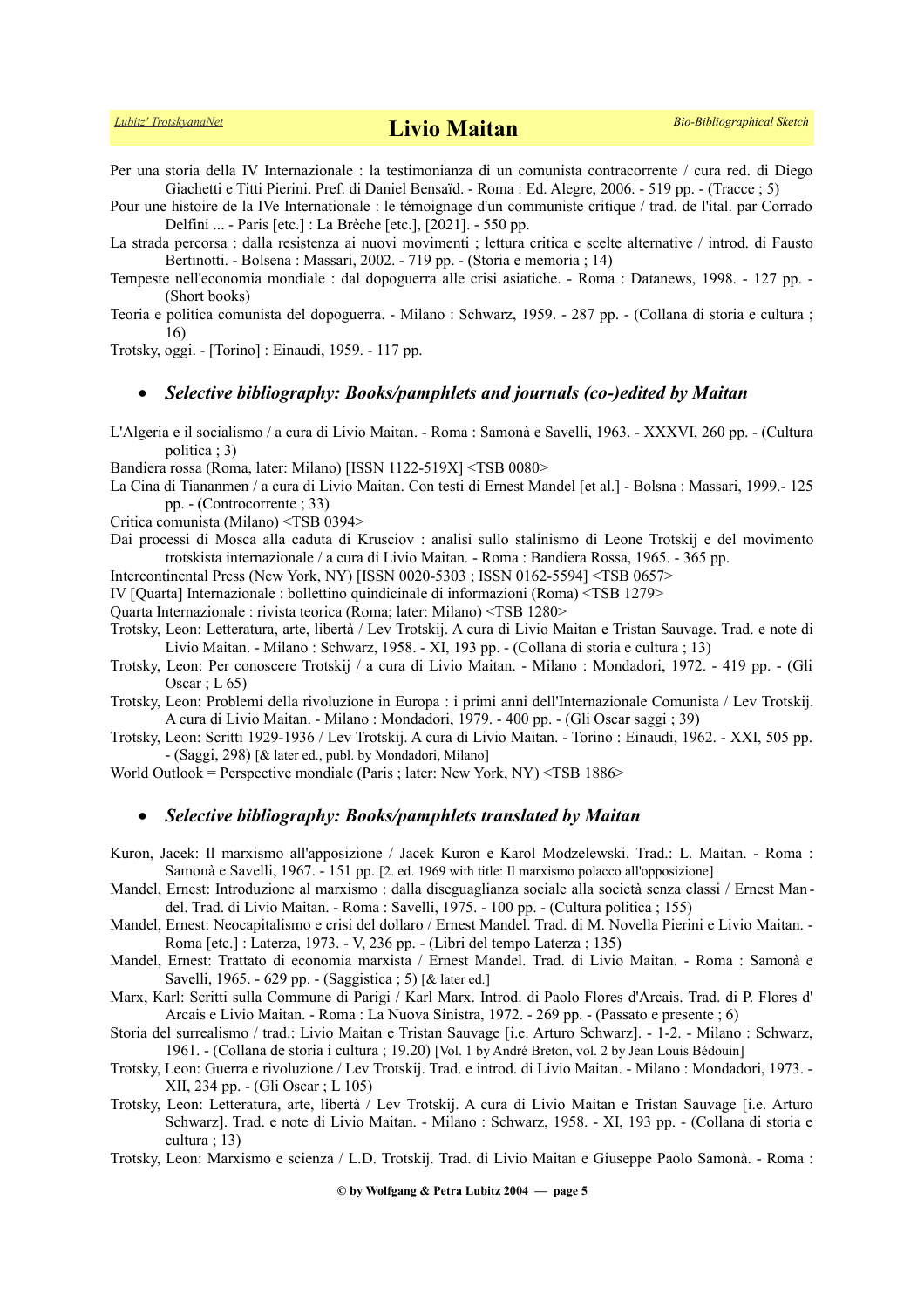Samonà e Savelli, 1969. - 55 pp. - (Cultura politica ; 46)

- Trotsky, Leon: La mia vita / Lev Trotskij. Trad. e introd. di Livio Maitan. Milano : Mondadori, 1976. 536 pp. - (Gli Oscar ; L 232)
- Trotsky, Leon: I problemi della rivoluzione cinese e altri scritti su questioni internazionali 1924-1940 / Lev Trotskij. Introd. e trad. di Livio Maitan. - Torino : Einaudi, 1970. - XXXVII, 610 pp. - (Saggi ; 466)
- Trotsky, Leon: Il programma di transizione / L.D. Trotskij. A cura di Antonio Moscato. Trad. di Livio Maitan. Roma : Bandiera Rossa, [1972]. - 77 pp.
- Trotsky, Leon: La rivoluzione permanente / Lev Trotskij. Pref. e trad. di Livio Maitan. Torino : Einaudi, 1967. XXIX, 206 pp. - (Saggi ; 397) [& later ed.]
- Trotsky, Leon: La rivoluzione tradita / pref. e trad. di Livio Maitan. Milano : Schwarz, 1956. 241 pp. (Collana di storia e cultura ; 4)
- Trotsky, Leon: La rivoluzione tradita / Lev D. Trotskij. Pref. di Livio Maitan. Nuova ed. Roma : La Nuova Sinistra, 1972. - XXII, 266 pp. - (Cultura politica ; 26) [& later ed.]
- Trotsky, Leon: Scelta di scritti 1905-1940 / L.D. Trotskij. A cura di G. Novack. Con un saggio introduttivo di Isaac Deutscher. [Trad. di Livio Maitan]. - [Roma] : Samonà e Savelli, 1968. - 197 pp. [Abridged version of Trotsky, Leon: The age of permanent revolution] [& later ed.]
- Trotsky, Leon: Scritti letterari / L.D. Trotskij. Pref. di Giuseppe Paolo Samonà. [Trad.: L. Maitan et al.] Roma : Samonà e Savelli, 1968. - 139 pp. - (Saggistica ; 14)
- Trotsky, Leon: Storia della rivoluzione russa / Lev Trotsky. Trad. di Livio Maitan. Milano : Sugar, 1964. XXXVIII, 1270 pp. - (Argomenti ; 16)
- Trotsky, Leon: Storia della rivoluzione russa / Lev Trotsky. Trad. e introd. di Livio Maitan. 1-2. Milano : Mondadori, 1969. - (Gli Oscar) [& later ed.]
- Trotsky, Leon: La III [Terza] Internazionale dopo Lenin / Lev Trotskij. Pref., trad. e note di Livio Maitan. Milano : Schwarz, 1957. - 328 pp. - (Collana di storia e cultura ; 6)

## *Selective bibliography: Books, collections, journals, bulletins to which Maitan contributed*

Annali / Istituto Giangiacomo Feltrinelli (Milano) [ISSN 0544-1374]

- Arbeiterkontrolle, Arbeiterräte, Arbeiterselbstverwaltung : eine Anthologie / zusammengest. und eingel. von Ernest Mandel. - Frankfurt a.M. : Europäische Verlagsanst., 1971. - 466 pp. - (Theorie und Praxis der Gewerkschaften)
- Bandiera rossa (Roma, later: Milano) [ISSN 1122-519X] <TSB 0080>
- Bono, Gaspare: La lista del gallo : autobiografia di un proletario siciliano (1914/1980). Milano : Nuove Ed. Internazionali, 1994. - 199 pp. - (I nostri)

Bulletin in Defense of Marxism (New York, NY) <TSB 0219>

- Cahiers Léon Trotsky (Various places) [ISSN 0181-0790] <TSB 0277>
- Capitalismo e classi sociali in Italia / a cura di Massimo Paci. Bologna : Il Mulino, 1978. 393 pp. (Problemi e prospettive : Serie di sociologia)
- Contrôle ouvrier, conseils ouvriers, autogestion : anthologie / [éd. et prés. par] Ernest Mandel. Paris : Maspero, 1970. - 431 pp. - (Livres Rouge) [& later ed.]
- La costruzione del partito rivoluzionario / a cura di Livio Maitan ; Sirio Di Giuliomaria. Roma : Nuove Ed. In ternazionali, 1967. - 197 pp.
- Critica comunista (Milano) <TSB 0394>
- Críticas de la economía política (México, D.F.) [ISSN 0185-349X]
- Critique communiste (Paris, later: Montreuil) [ISSN 0398-2068 ; ISSN 0759-0989] <TSB 0395>
- IV [Cuarta] Internacional / Comité Ejecutivo de la IV Internacional (Santiago, Chile; later: México, D.F.) <TSB 0413>
- Dibattito sullo stalinismo : scritti di Paolo Alatri [et al.] Roma : Samonà e Savelli, 1964. 180 pp. (Cultura e politica ; 5)
- Estrategía : para la liberación nacional y social de Latinoamérica (Buenos Aires) [ISSN 0425-3361]
- Fifty years of world revolution : an international symposium / ed. and with an introd. by Ernest Mandel. Transl. by Gerald Paul. - New York, NY : Merit Publ., 1968. - 366 pp. [& later print.]
- Fjärde Internationalen (Uppsala, later: Stockholm, later: Göteborg) [ISSN 0345-3375] <TSB 0518> Fourth International (New York, NY, 1940-56) <TSB 0532>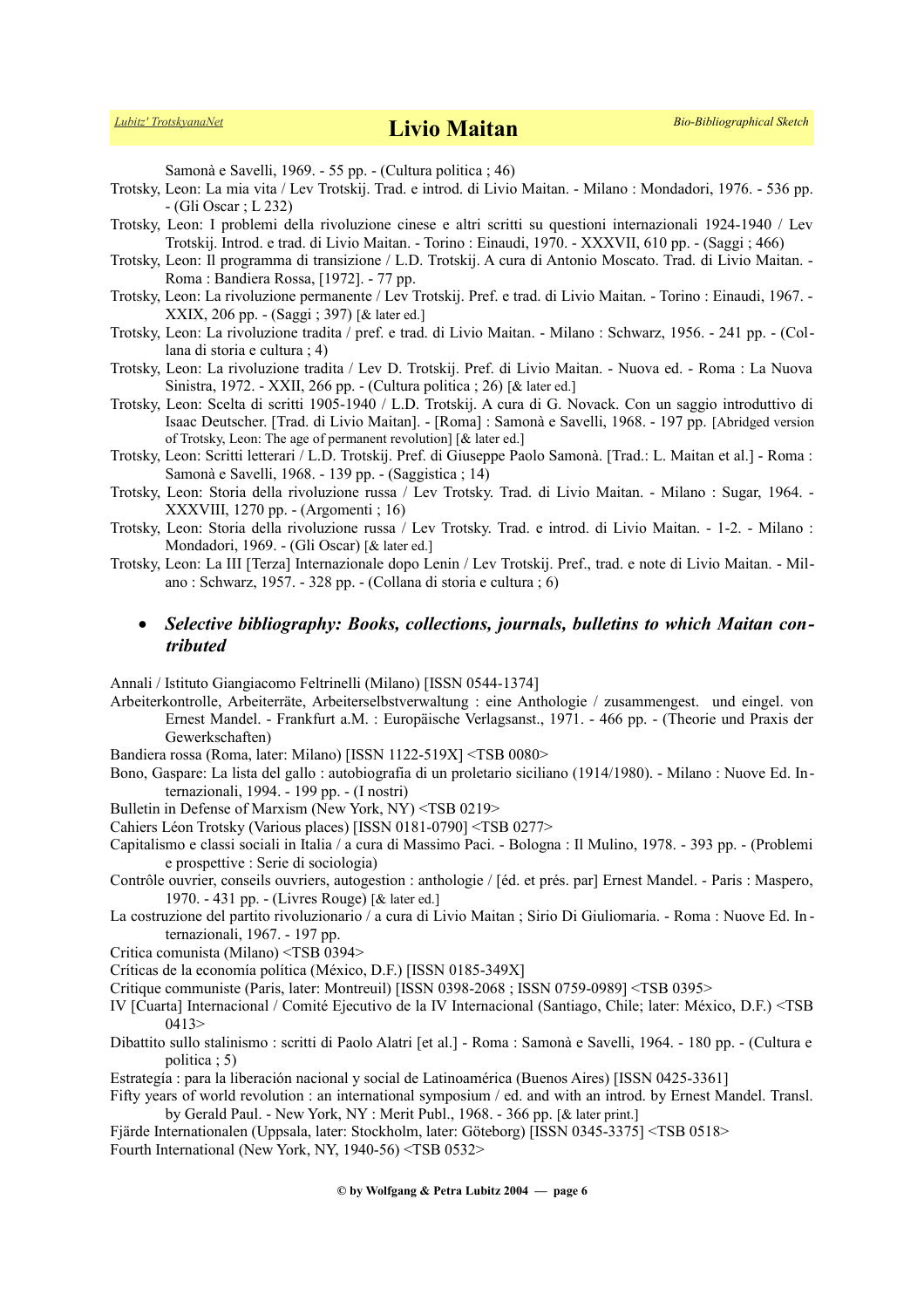- Fourth International / International Executive Committee of the Fourth International (Paris) [ISSN 0429-2790]  $<$ TSB 0535 $>$ Fourth International : a journal of international Marxism (London, later: Detroit, Mich.) [ISSN 0015-9204]  $<$ TSB 0536 $>$ The Fourth International : fifty years ; commemorating the fiftieth anniversary of the Fourth International - World Party of Socialist Revolution / ed. by Tom Barrett. Introd. by Steve Bloom and Paul Le Blanc. - New York, NY : Fourth Internationalist Tendency, 1990. - 199 pp. Hika (Bilbao) [ISSN 1133-2964] Histoire du marxisme contemporain / adaptation française sous la dir. de Dominique Grisoni. - 5. - Paris : Union Général d'Ed., 1979. - 410 pp. - (10/18 ; 1314) Hommage à Natalia Sedova-Trotsky : 1882-1962. - Paris : Les Lettres Nouvelles, 1962. - 122, [10] pp. Husson, Michel: Il nuovo disordine mondiale : l'imperialismo oggi e il movimento che lo contesta / Michel Husson ; Daniel Bensaïd. Con interventi di Salvatore Cannavo [et al.] - Milano : Nuove Ed. Internazionali, [2001]. - 112 pp. In Defense of Marxism (New York, NY) <TSB 0616> Iniziativa socialista per l'unità europea (Roma) Inprecor : [French edition] (Various places) [ISSN 0378-8342 ; ISSN 0294-8516] <TSB 0647> Inprekorr : internationale Pressekorrespondenz der IV. Internationale (Various places) [ISSN 0256- 4416] <TSB 0654> Intercontinental Press (New York, NY) [ISSN 0020-5303 ; ISSN 0162-5594] <TSB 0657> International (London) [ISSN 0020-5788 ; ISSN 0308-3217] <TSB 0673> International Information Bulletin / Socialist Workers Party (New York, NY) <TSB 1550> International Internal Discussion Bulletin (New York, NY) <TSB 0694> International Internal Information Bulletin (New York, NY) <TSB 0695> International Marxist Review (London, later: Montreuil) [ISSN 0269-3739] <TSB 0702> International Socialist Review (New York, NY) [ISSN 0020-8744] <TSB 0715> International Viewpoint (Various places) [ISSN 0294-2925] <TSB 0726> Die Internationale (Various places) [ISSN 0535-4005] <TSB 0731> Internationale Perspektiven : marxistisches Informationsbulletin (Paris ; Wien) <TSB 0750> Liberazione : giornale comunista (Milano) [ISSN 1127-3089] Marx centouno (Milano) Marxismo oggi (Milano) Menace de la troisième guerre mondiale et tournant politique (1950-1952) : documents réunis par Rodolphe Prager. Introd. de Livio Maitan et de Rodolphe Prager. Préf. de Livio Maitan. App. de Michel Lequene et Livio Maitan. - Montreuil : Ed. La Brèche-PEC, 1989. - 511 pp. - (Les congrès de la Quatrième Internationale : manifestes, thèses, résolutions ; 4) Mondoperaio (Roma) [ISSN 0392-1115] Nuovo impegno (Pisa) Passato e presente (Torino) [ISSN 0479-673X] Pensiero e azione politica di Lev Trockij : atti del convegno internazionale per il quarantesimo anniversario della morte promosso dalla Fondazione Giangiacomo Feltrinelli e organizzato dalla Regione Toscana con la collab. della Biblioteca Comunale di Follonica ; (Follonica, 7-11 ott. 1980) / a cura di Francesca Gori. - 1-2. - [Firenze] : Olschki, 1982. - 697 pp. - (Il pensiero politico ; 10) Permanente Revolution / Gruppe Internationale Marxisten (GIM) in Westberlin (Berlin) <TSB 1193> Perspectiva mundial (Madrid) <TSB 1202> Portugal, l'alternative / Joseph Hansen [et al.]. - Paris : Ed. Taupe Rouge, 1975. - 95 pp. - (Cahier rouge) [Articles, partly transl. from the Engl. and extracted from *Intercontinental Press*] Pour un portrait de Pierre Frank : ecrits et témoignages. - Montreuil : Presse-Edition-Communication, 1985. - 204 pp. - (Collection Les nôtres)
- Problemi del socialismo (Milano) [ISSN 0552-1807]
- Quaderni di 4a Internazionale (S.l.) <TSB 1273>

Quarta Internazionale : rivista teorica (Roma; later: Milano) <TSB 1280>

Quatrième Internationale (Various places) [ISSN 0771-0569 - ISSN 0765-1740] <TSB 1282>

Réformisme militaire et lutte armée en Amérique Latine / Jeune Garde Socialiste [et al.] - Paris : Maspero, 1971. - 98 pp. - (Cahiers "Rouge" : Nouvelle série internationale ; 2) (Documents de formation communiste)

Reformismo militar e luta armada na América Latina / Ernest Mandel ; Livio Maitan ; Hugo Blanco. Trad.: Nuno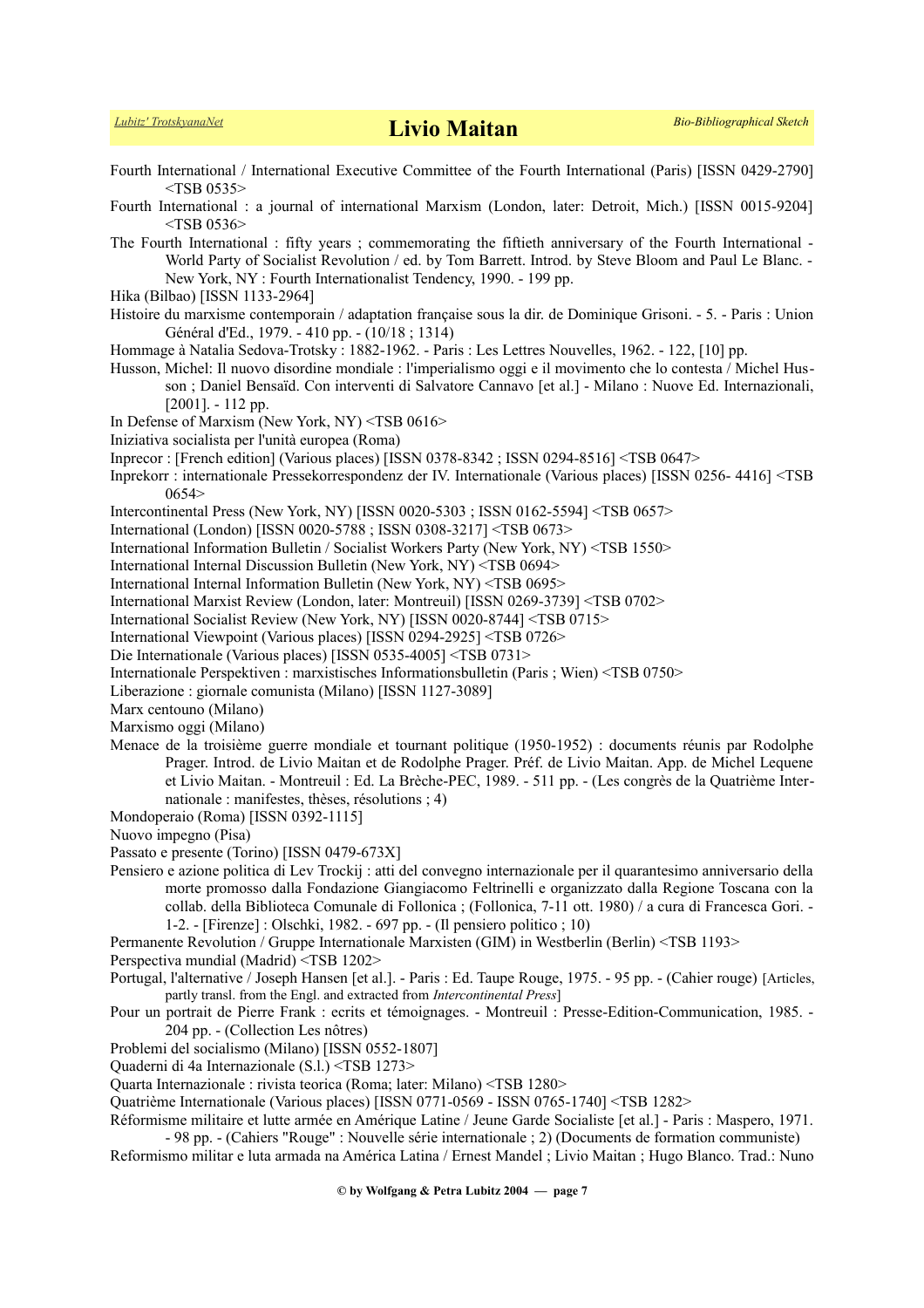Messias. - Lisboa : Iniciativas Ed., 1975. - 93 pp. - (Cadernos Pontos de vista ; 25)

Revolt in France, May-June 1968 : a contemporary record, comp. from Intercontinental Press and The Militant / publ. by Les Evans. - New York, NY : [Pathfinder Pr.], 1968. - 169 pp.

- Rivista storica del socialismo (Milano) [ISSN 0557-1456]
- Rouge (Paris, later: Montreuil) [ISSN 0035-8509] <TSB 1437>

Samonà, Giuseppe Paolo: La formazione politica di un intellettuale rivoluzionario : note autobiografiche (1950- 1968) / Giuseppe Paolo Samonà. Introd. di Livio Maitan. Pres. e cura di Diego Giachetti. - Firenze : Ed. Bi-Elle, 1997. - 52 pp. - (Quaderni Pietro Tresso ; 6)

- Sessant'anni di dibattiti e di lotta della Quarta Internazionale : la storia attraverso i documenti / Livio Maitan [et al.] - [Milano] : Nuova Ed. Internazionali, 1998. - 128 pp. - (Bandiera rossa ; 47.1998,81 = Speciale)
- Socialist Perspective (Sydney, NSW) <TSB 1516>

Sozialistische Zeitung : SoZ (Köln) [ISSN 0932-8750] <TSB 1621>

Sprawy i ludzie (Wrocław)

Studi gramsciani : atti del convegno tenuto a Roma nei giorni 11-13 gennaio 1958 / Istituto Antonio Gramsci. - Roma : Ed. Riuniti, 1958. - 592 pp. [& later ed.]

Trotsky, Leon: Il giovane Lenin / Lev Trotskij. Pref. di Livio Maitan. Trad. di Alberto Pescetto. - Milano : Mondadori, 1971. - 262 pp. - (Gli Oscar) [& later ed.]

Trotsky, Leon: Il programma di transizione / Lev Trotskij. Introd. di Livio Maitan. - Milano : Nuove Ed. Internazionali, 1981. - 112 pp. [& later ed.]

Trotsky, Leon: A revolução permanente na Rússia / L. Trotsky. Trad. de A. Campos. Pref. de L. Maitan. - Lisboa : Antidoto, 1977. - 102 pp. - (Coleção Clássicos Antidoto ; 2) *[Works of Trotsky to which Livio Maitan contributed prefaces, notes etc. see also above under Selective bibliography: Books/pamphlets translated by Maitan]*

The USSR 1987-1991 : Marxist perspectives / ed. by Marilyn Vogt-Downey. - Atlantic Highlands, NJ : Humanities Pr., 1993. - XVI, 544 pp. - (Revolutionary studies)

Verdoja, Giuseppina: Una trotskista nel dopoguerra / Giuseppina (Pina) Verdoja. Intervista a cura di Diego Giachetti. Introd. di Livio Maitan. - Foligno : Centro Studi Pietro Tresso, 1992. - 36 pp. - (Quaderni del Centro Studi Pietro Tresso : Serie Studi e ricerche ; 24)

Viento sur : por una izquierda alternativa (Madrid) [ISSN 1133-5637]

Was tun : sozialistische Zeitung (Various places) [ISSN 0043-0404] <TSB 1818>

World Outlook = Perspective mondiale (Paris ; later: New York, NY) <TSB 1886>

20 [Zwanzig] Jahre kubanische Revolution in der Analyse der IV. Internationale. - [Frankfurt a.M. : GIM], 1981. - 92 pp. - (Schulungshefte der Gruppe Internationale Marxisten (GIM), Deutsche Sektion der IV. Internationale)

## *Selective bibliography: Books and articles about Maitan*

[Anon.]: [Livio Maitan.](http://it.wikipedia.org/wiki/Livio_Maitan) [Biographical sketch, Wikipedia article]

- [Anon.]: Maitan Livio, in: *Dizionario generale degli autori italiani contemporanei / coord.: Enzo Ronzoni,* vol. 2*,* Firenze, 1974, p. 761. [Biographical sketch]
- [Anon.]: Décès de Livio Maitan / communiqué du Bureau Executif de la IVe Internationale, Paris, le 17 septembre 2004, in: *Inprecor : [French ed.]*, 2004 (497), p.3. [Obituary]
- [Anon.]: [Livio Maitan : un ricordo.](http://www.socialpress.it/stampa.php3?id_article=535]) [Electronic resource] [Obituary]

[Anon.]: Livio Maitan nous a quittés, in: *Rouge* <TSB 1437>, 35.2004 (Sept.23=no.2079), p.2. [Obituary notice]

Bellotti, Claudio: [In ricordo di Livio Maitan \(1923-2004\)](http://www.marxismo.net/fm179/18_maitan.html%5D) [Electronic resource, URL defunct] [Obituary]

Bozonnet, Jean-Jacques: Livio Maitan, grande figure de la gauche italienne, in: *Le Monde*, 2004 (Sept.25). [Obituary]

Caronia, Antonio: [Livio Maitan : un ricordo.](http://www.socialpress.it/article.php3?id_article=535]) [Electronic resource, dated Sept. 20, 2004] [Obituary]

Chiarle, Aldo: Ricordo di Livio Maitan, in: *Avanti! : quotidiano liberalsocialista*, 2004 (Sept.21) [Obituary]

Cirillo, Lidia: Les leçons d'un intellectuel critique : à la mémoire de Livio Maitan / trad. de l'italien par Maria Gatti et J.M.), in: *Inprecor [French edition]* <TSB 0647>, 2004 (498/499).

Cirillo, Lidia: [Lessons from a critical intellectual : a journey with Livio](https://internationalviewpoint.org/spip.php?article393) / transl. from Ital. by Maria Gatti. [Electronic resource]

Cirillo, Lidia: [Livio Maitan - a man of different times.](file:///E:/HOMEPAGE%20!!!!/Trotskyists/Bio-Bibliographies/odt_aktuell/http:%2Fhttps:%2F%2Finternationalviewpoint.org%2Fspip.php%3Farticle58) [Obituary, publ. as electronic suppl. to *International Viewpoint* <TSB 0726>, 2004 (361)],

Cirilo, Lidia: Das Vermächtnis von Livio Maitan / aus dem Franz. unter Berücksichtigung des ital. Orig.: Tigrib,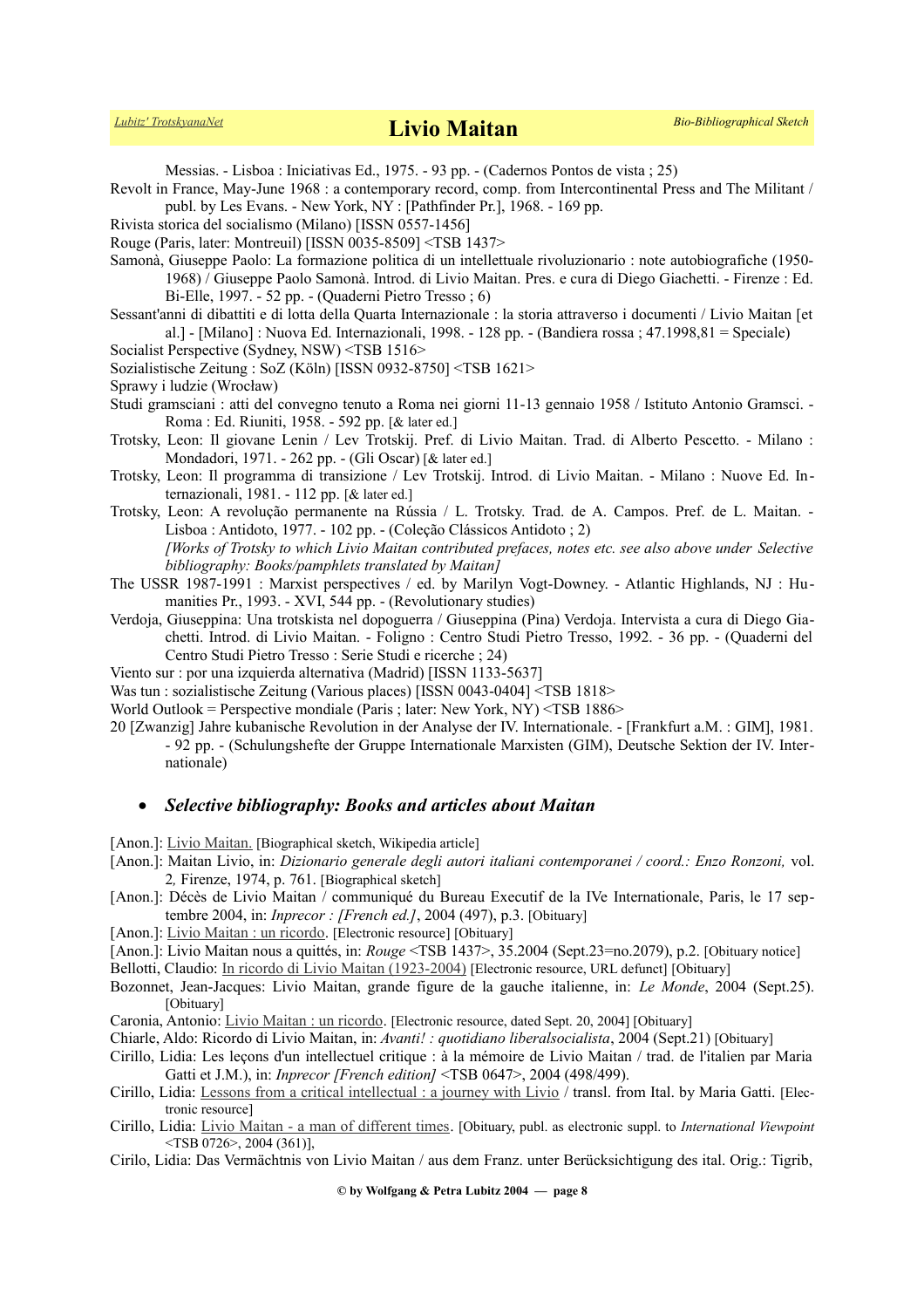in: *Inprekorr : internationale Pressekorrespondenz der IV. Internationale* <TSB 0654>, 2005 (398/399), pp. 37-51.

Gagliardi, Rina: Ciao Livio, in: *Liberazione : giornale comunista*, 14.2004 (Sept.18=no.223), p.1. [Obituary]

- Gaido, Daniel: [Towards a history of the Trotskyists tendencies after Trotsky.](https://www.historicalmaterialism.org/book-review/towards-history-trotskyist-tendencies-after-trotsky) [Electronic resource. Being an exhaustive review of Maitan's "Memoirs of a critical communist..."]
- Galli, Giorgio: Il problema politico del ritmo nei marxisti eretici ed ortodossi, in: *Il Mulino,* 8.1959 (2), pp. 446 - 458.
- Giachetti, Diego: Archivio Gambino-Verdoja : catalogo ; materiali per una storia dei Gruppi Comunisti Rivoluzionari, 1949-1975 / a cura di Diego Giachetti. - Foligno : Centro Studi Pietro Tresso, 1989. - 39 pp. - (Quaderni del Centro Studi Pietro Tresso : Serie Studi e ricerche ; 13)
- Giachetti, Diego: I Gruppi Comunisti Rivoluzionari negli anni della ripresa capitalista e della "destalinizzazione" 1954-1959. - Foligno : Centro Studi Pietro Tresso, 1994. - 79 pp. - (Quaderni del Centro Studi Pietro Tresso : Serie Studi e ricerche ; 32)
- Giachetti, Diego: I Gruppi Comunisti Rivoluzionari tra analisi e prospettive, 1948-1951. Foligno : Centro Studi Pietro Tresso, 1990. - 60 pp. - (Quaderni del Centro Studi Pietro Tresso : Serie Studi e ricerche ; 19)
- Giachetti, Diego: La Quarta Internazionale e i Gruppi Comunisti Rivoluzionari negli anni 1951-1953. Foligno : Centro Studi Pietro Tresso, 1992. - 78 pp. - (Quaderni del Centro Studi Pietro Tresso : Serie Studi e ricerche ; 22)
- Kellogg, Paul: Livio Maitan, 1923-2004 : anti-fascist, anti-capitalist, revolutionary socialist, in: *Socialist Worker* (Toronto, Ont.) <TSB 1538>, 2004 (434). [Obituary]
- Klein, Angela: Ein Weg durchs Jahrhundert : Livio Maitan (1923-2004), in: *Sozialistische Zeitung* <TSB 1621>, 19.2004 (11), p. 18. [Obituary]
- Krivine, Alain: Ciao compagno! : Livio Maitan nous a quittés, in: *Rouge* <TSB 1437>, 35.2004 (Sept.30= no.2080), p.7. [Obituary]
- Malewski, Jan: Ciao compagno : décès de Livio Maitan, in: *La Gauche* <TSB 0580>, 47.2004 (Oct.), p. 23. [Obituary]
- Massari, Roberto: Il centrismo sui generis : la polemica contro Maitan e la Quarta Internazionale (1971-1979) / introd. e cura di Antonella Marazzi con interventi di Dario Renzi (De Sanctis) [et al.]. - Bolsena : Massari Ed., 2006. - 655 pp. - (Eretici e/o sovversivi ; 15)
- Moscato, Antonio: La passione militante di Maitan, in: *Il Manifesto*, 2004 (Sept.18), p.13. [Obituary]
- Moscato, Antonio: Ein leidenschaftlicher Kämpfer : Livio Maitan / [Antonio Moscato]. Aus dem Ital.: MiWe, in: *Avanti : Zeitung des RSB*, 2004 (114), p.15. [Obituary]
- Présumey, Vincent: [Remarques sur l'histoire d'une organisation dénommée "Quatrième Internationale".](file:///E:/HOMEPAGE%20!!!!/Trotskyists/Bio-Bibliographies/odt_aktuell/a%20href=%22https://aplutsoc.files.wordpress.com/2021/09/remarques-historiques_qi_vp_2021.pdf%22) [Electronic resource. Being an exhaustive review of Maitan's "Pour une histoire de la IVe Interationale"]
- Schwarz, Peter: Livio Maitan, 1923-2004 eine kritische Würdigung, 1-3. [Electronic resource publ. with different URLs for the 3 parts:  $1$ ;  $2$ ;  $3$ . Dated Oct. 21-23]
- Stutje, Jan Willem: Een leven dat geleefd is : Livio Maitan 1923-2004, in: *Rood* <TSB 1418>, 38.2005 (Jan.), pp. 26-27

*Note:* More informations about Livio Maitan is likely to be found in some of the books, pamphlets, university works, and articles listed in the relevant chapters of the *[Lubitz' Leon Trotsky Bibliography \[ISSN 2190-0183\],](https://www.trotskyana.net/LubitzBibliographies/Trotsky_Bibliography/Leon_Trotsky_Bibliography.html)* e.g. in chapter [7.5.12.](https://www.trotskyana.net/LubitzBibliographies/Trotsky_Bibliography/Leon_Trotsky_Bibliography_07.html#c7.5.12)

## *Sidelines, notes on archives*

## — **Some quotations from obituaries**:

"Livio waged a strenuous battle against sectarianism within the Trotskyist movement. This made him a preferred target for the fragmented microcosm on the sidelines of the huge bureaucratic apparatuses, before the latter also began to split apart. He was full of enthusiasm whenever he saw the first signs of an opportunity to overcome divisions, sectarianism and faction fights ..." [9](#page-8-0)

**© by Wolfgang & Petra Lubitz 2004 — page 9**

<span id="page-8-0"></span><sup>9)</sup> Cirillo, Lidia: [Livio Maitan - a man of different times,](file:///E:/HOMEPAGE%20!!!!/Trotskyists/Bio-Bibliographies/odt_aktuell/http:%2Fhttps:%2F%2Finternationalviewpoint.org%2Fspip.php%3Farticle58) in *International Viewpoint*, 2004 (361,electronic suppl.)